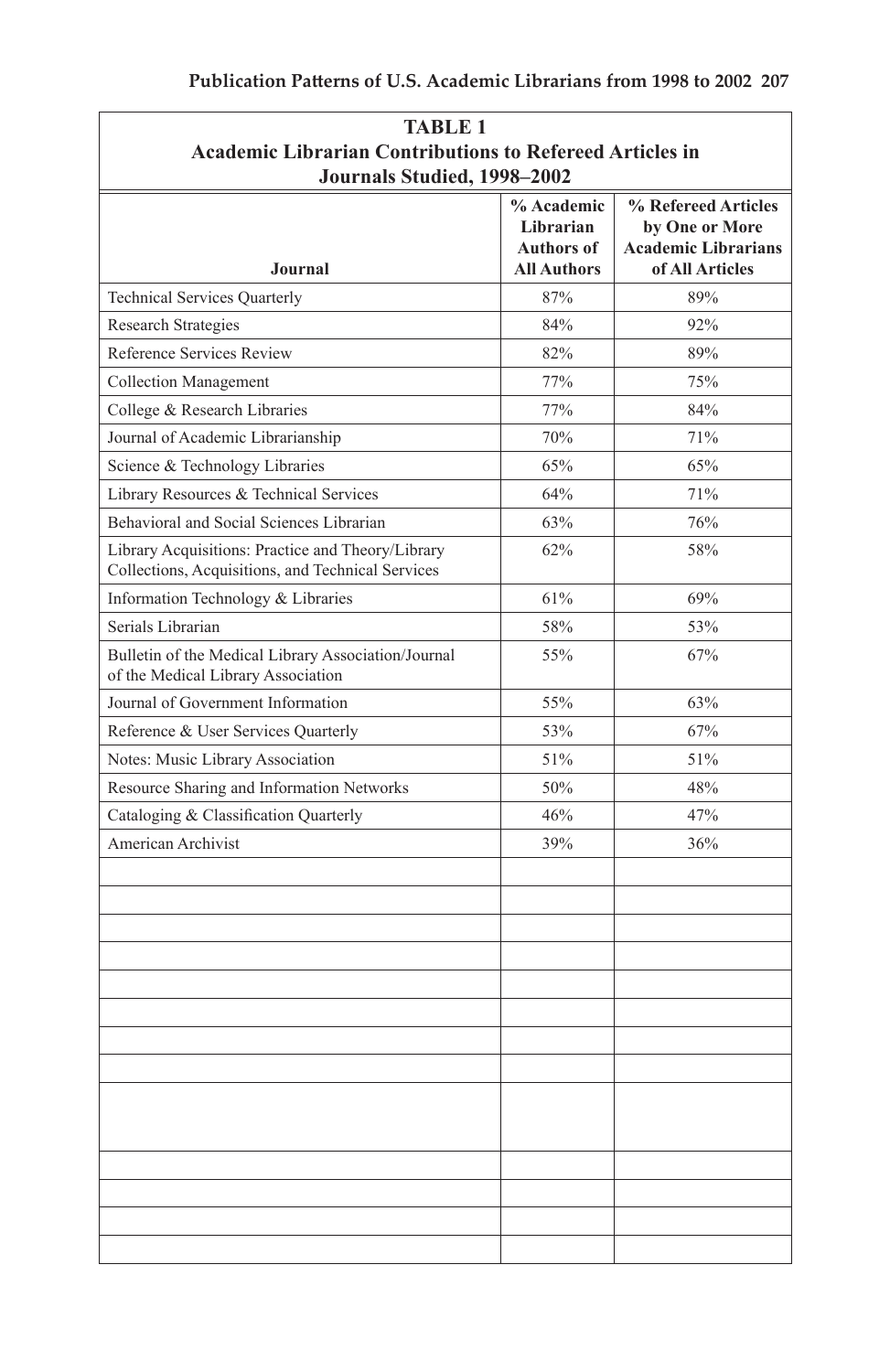| <b>TABLE 2</b><br><b>Contributions of Academic Librarians to Journals Studied</b>                                       |            |           |  |  |  |  |
|-------------------------------------------------------------------------------------------------------------------------|------------|-----------|--|--|--|--|
|                                                                                                                         | 1993-1997* | 1998-2002 |  |  |  |  |
| Journals studied                                                                                                        | 32         | 32        |  |  |  |  |
| Issues in journals studied                                                                                              | 703        | 716       |  |  |  |  |
| Issues/journal                                                                                                          | 21.97      | 22.38     |  |  |  |  |
| Refereed articles                                                                                                       | 3,624      | 3,488     |  |  |  |  |
| Refereed articles/issue                                                                                                 | 5.16       | 4.87      |  |  |  |  |
| Instances of authorship of refereed articles                                                                            | 5,477      | 5,834     |  |  |  |  |
| Authors per refereed article                                                                                            | 1.51       | 1.67      |  |  |  |  |
| Refereed articles with at least one academic librarian author                                                           | 1,579      | 1,380     |  |  |  |  |
| % refereed articles with at least one academic librarian author                                                         | 43.57%     | 39.56%    |  |  |  |  |
| Instances of academic librarian authorship                                                                              | 2,032      | 2,003     |  |  |  |  |
| % instances of academic librarian authorship                                                                            | 37.10%     | 34.33%    |  |  |  |  |
| Academic librarian authors per article                                                                                  | 1.29       | 1.45      |  |  |  |  |
| Coauthored refereed articles with at least one academic librar-<br>ian author                                           | 710        | 567       |  |  |  |  |
| % coauthored refereed articles with at least one academic<br>librarian author                                           | 44.97%     | 41.09%    |  |  |  |  |
| Unique academic librarian names                                                                                         | 1,515      | 1,487     |  |  |  |  |
| % unique academic librarian names                                                                                       | 74.56%     | 74.24%    |  |  |  |  |
| Institutions                                                                                                            | 386        | 379       |  |  |  |  |
| *Data from Weller, Hurd, and Wiberley, "Publication Patterns of U.S. Academic Librarians<br>from 1993 to 1997," 356–57. |            |           |  |  |  |  |

 chose 1995 as the cutoff date because they thought that a journal needed at least three years to achieve the stature of the other journals in the present study, which covered 1998 to 2002. Moreover, they used 400 WorldCat holdings as their other criterion because the median hold- ings for all journals on the base list were 470. Only two journals met these criteria and, upon further investigation, proved to be refereed: *Journal of Interlibrary Loan, Document Delivery & Information Suppl*y (*JILDDIS*) and *Medical Reference Services Quarterly*.

 nals. But on three key points—proportion of refereed articles written by academic li- brarians, proportion of academic librarian Most of the present article reports results only for the original thirty-two jourauthors, and rates of coauthorship—the

 authors also report results for *JILDDIS*  and *Medical Reference Services Quarterly*.

 The authors followed the methodology a strict definition that excluded articles from "theme" issues and symposium same types of data as in 1999, including in their data set counts of all refereed articles only from articles that had at least one U.S. academic librarian author. As before, the authors relied on the institutional of the previous study. First, they limited their analysis to refereed articles, using and conference proceedings unless other evidence showed such articles were refereed. Second, the authors recorded the in the journals studied, but detailed data affiliation information given in the journal. The authors did attempt to reconcile variant forms of author and institutional names, but not name changes.<sup>9</sup>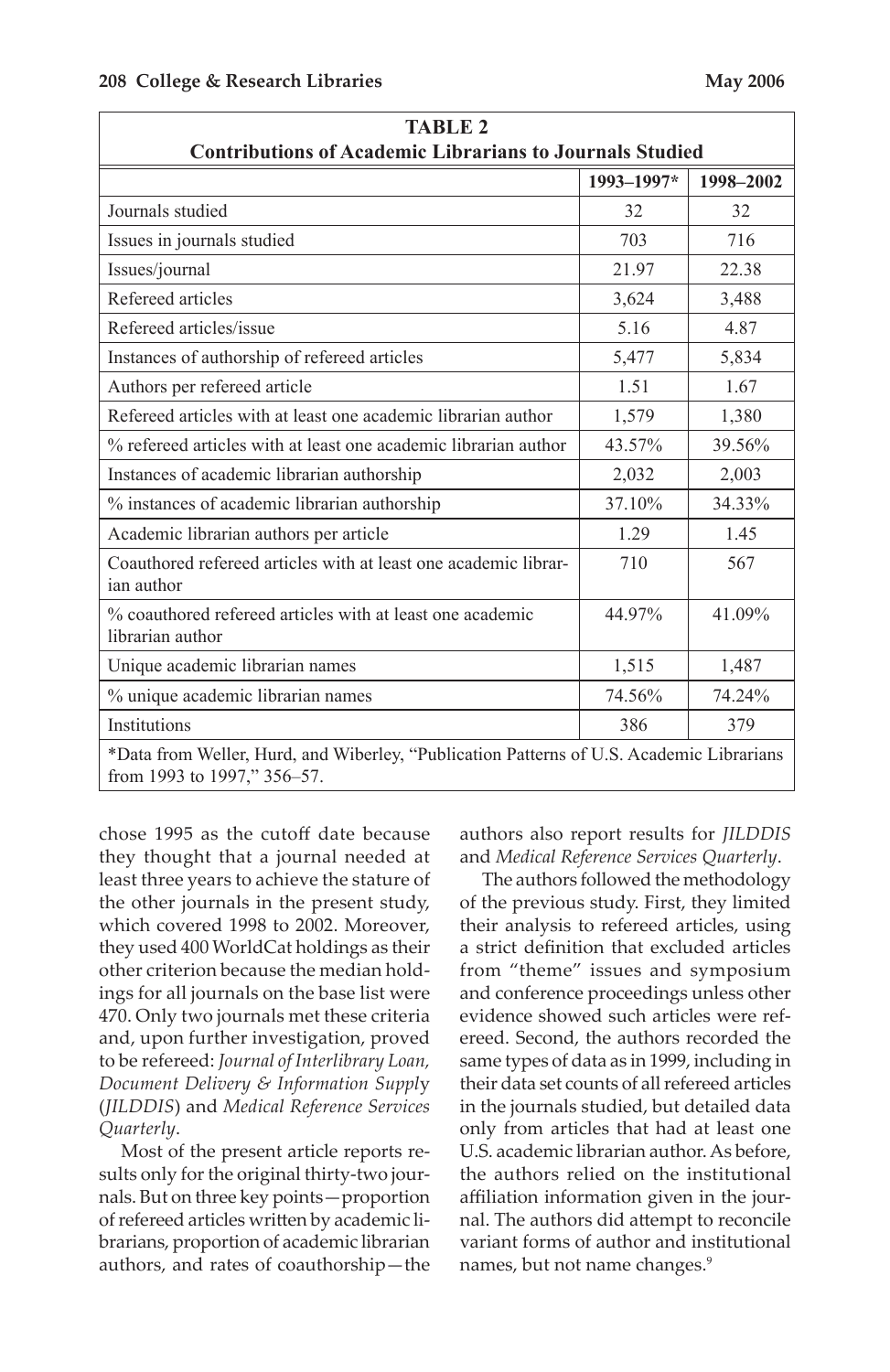# **Results**

 The 32 journals published 716 issues between 1998 and 2002. The investiga- tors recorded data from all issues. The issues contained 3,488 peer-reviewed librarian. In total numbers, there were ians. Of these 2,003 instances, 1,487 articles. Of these articles, 1,380 (39.56%) were authored by at least one academic 5,834 instances of authorship and 2,003 (34.33%) of these were academic librar-(74.24%) were unique academic librarian names (table 2).

 all the titles. Among the thirty-two LIS ian authors from a U.S. institution ranged from 0 percent (*Canadian Journal of In- Processing and Management*, and *Journal of Information Science*) to 87 percent (*Technical*  Articles authored by academic librarians were not distributed equally among titles, the percentage of academic librar*formation and Library Science*, *Information Services Quarterly*). (See table 1.)

 peer-reviewed articles for one author was ten (table 3). Academic librarians who In the data set, the highest number of

 of all those who published. Almost 80 percent of the academic librarians who published in these thirty-two journals published three or more articles during this time period comprised 7.40 percent were either a single author or a coauthor on only one publication during the fiveyear period studied.

 813 (58.91%) were single-authored works (table 4). The remaining 567 articles (41.09%) had two or more authors. Papers with three or more authors comprised Of the articles by academic librarians, 12.47 percent of the total.

 Collaborations include both those with coauthors from other organizations and internal collaborations. Of the total 567 coauthored articles, 204 (35.98%) docu- mented collaborations across institutions (tables 2 and 5). (The total number of intra- and interinstitutional collaborations recorded in table 5 adds to more than 567 because some articles involved more than one type of collaboration.) The largest group of interinstitutional collaborations (128 articles, 62.75%) represented col-

| <b>TABLE 3</b>                                                  |                        |            |                                 |                        |            |                                 |  |
|-----------------------------------------------------------------|------------------------|------------|---------------------------------|------------------------|------------|---------------------------------|--|
| Productivity of U.S. Academic Librarians from 1993 through 2002 |                        |            |                                 |                        |            |                                 |  |
| # of<br><b>Articles</b>                                         | $1993 - 1997*$         |            |                                 | 1998-2002              |            |                                 |  |
|                                                                 | # of<br><b>Authors</b> | Percentage | <b>Cumulative</b><br>Percentage | # of<br><b>Authors</b> | Percentage | <b>Cumulative</b><br>Percentage |  |
| 10                                                              | 1                      | $0.07\%$   | $0.07\%$                        | 1                      | 0.07%      | $0.07\%$                        |  |
| 9                                                               | $\Omega$               | $0.00\%$   | $0.07\%$                        | $\Omega$               | $0.00\%$   | $0.07\%$                        |  |
| $\mathbf{8}$                                                    | $\overline{2}$         | 0.13%      | $0.20\%$                        | $\Omega$               | $0.00\%$   | $0.07\%$                        |  |
| 7                                                               | 5                      | $0.33\%$   | $0.53\%$                        | $\overline{2}$         | 0.13%      | 0.20%                           |  |
| 6                                                               | $\overline{c}$         | 0.13%      | $0.66\%$                        | 5                      | $0.34\%$   | 0.54%                           |  |
| 5                                                               | 6                      | $0.40\%$   | 1.06%                           | 11                     | 0.74%      | 1.28%                           |  |
| $\overline{4}$                                                  | 26                     | 1.72%      | 2.78%                           | 22                     | 1.48%      | 2.76%                           |  |
| 3                                                               | 50                     | 3.30%      | 6.08%                           | 69                     | 4.64%      | 7.40%                           |  |
| $\overline{2}$                                                  | 236                    | 15.58%     | 21.66%                          | 222                    | 14.93%     | 22.33%                          |  |
| 1                                                               | 1,187                  | 78.35%     | $100.01\%$                      | 1,155                  | 77.67%     | 100.00%                         |  |
| Total                                                           | 1,515                  |            |                                 | 1,487                  |            |                                 |  |

\*Data from Weller, Hurd, and Wiberley, "Publication Patterns of U.S. Academic Librarians from 1993 to 1997," 357.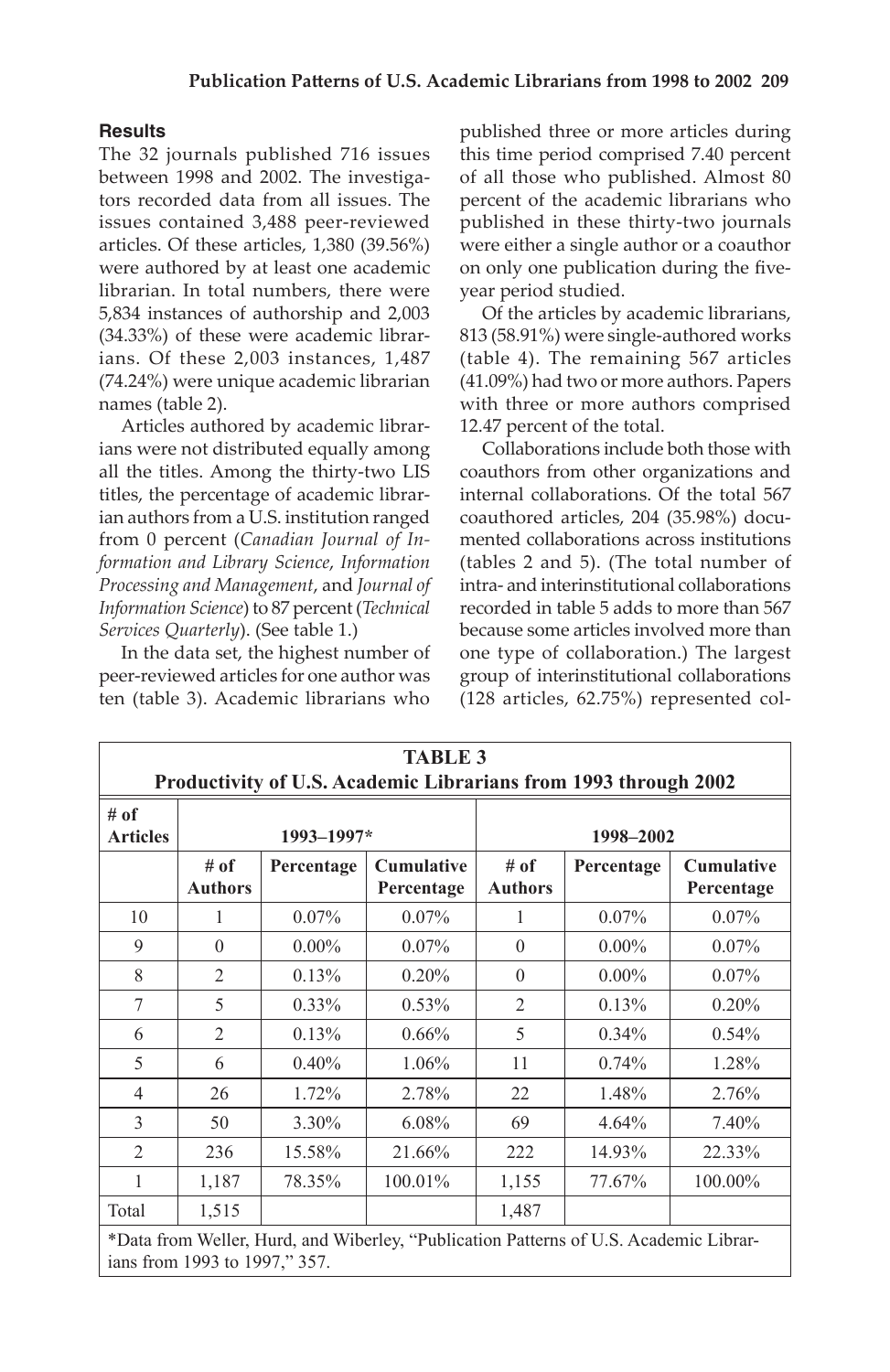|                                                                                                                        |                         |            | <b>TABLE 4</b>                  |                         |            |                                 |  |
|------------------------------------------------------------------------------------------------------------------------|-------------------------|------------|---------------------------------|-------------------------|------------|---------------------------------|--|
| <b>Coauthorship Patterns of U.S. Academic Librarians</b>                                                               |                         |            |                                 |                         |            |                                 |  |
| # of<br><b>Authors</b>                                                                                                 | 1993-1997*              |            |                                 | 1998-2002               |            |                                 |  |
|                                                                                                                        | # of<br><b>Articles</b> | Percentage | <b>Cumulative</b><br>Percentage | # of<br><b>Articles</b> | Percentage | <b>Cumulative</b><br>Percentage |  |
| 1                                                                                                                      | 869                     | 55.03%     | 55.03%                          | 813                     | 58.91%     | 58.91%                          |  |
| $\overline{2}$                                                                                                         | 574                     | 36.35%     | 91.38%                          | 395                     | 28.62%     | 87.53%                          |  |
| 3                                                                                                                      | 94                      | 5.95%      | 97.33%                          | 114                     | 8.26%      | 95.79%                          |  |
| $\overline{4}$                                                                                                         | 21                      | 1.33%      | 98.66%                          | 31                      | 2.25%      | 98.04%                          |  |
| 5                                                                                                                      | 15                      | $0.95\%$   | 99.61%                          | 13                      | $0.94\%$   | 98.98%                          |  |
| 6                                                                                                                      | 5                       | $0.32\%$   | 99.93%                          | 9                       | 0.65%      | 98.63%                          |  |
| 7                                                                                                                      | 1                       | 0.06%      | 99.99%                          | 3                       | $0.22\%$   | 99.85%                          |  |
| 8                                                                                                                      | $\theta$                | $0.00\%$   | 99.99%                          | 1                       | $0.07\%$   | 99.92%                          |  |
| 9                                                                                                                      | $\theta$                | $0.00\%$   | 99.99%                          | $\theta$                | $0.07\%$   | 99.92%                          |  |
| 10                                                                                                                     | $\theta$                | $0.00\%$   | 99.99%                          | 1                       | $0.07\%$   | 99.99%                          |  |
| Total                                                                                                                  | 1,579                   |            |                                 | 1,380                   |            |                                 |  |
| *Data from Weller, Hurd, and Wiberley, "Publication Patterns of U.S. Academic Librar-<br>ians from 1993 to 1997," 358. |                         |            |                                 |                         |            |                                 |  |

 laborations involving other librarians, principally academic librarians, but also public and special librarians. Forty-four articles (21.57%) were coauthored with faculty members from other universities, with faculty in schools of LIS being most frequently involved.

from outside the library (fifty-four fac- were the most frequent collaborators, but some academic librarians published with programs (business, education) and social Of the 380 intra-institutional collaborations, seventy-nine collaborators were ulty, ten students, fifteen others; 20.79%) (table 5). LIS and health sciences faculty faculty from various professional studies sciences disciplines.

 institutions for 1998–2002 are members (ARL), and by the Carnegie Classification of Institutions of Higher Education all The data set was sorted by authors'institutional affiliation to produce a ranked list of the total author count per institution (table 6). All the twenty top-ranked of the Association for Research Libraries are Doctoral/Research Universities—Extensive.<sup>10</sup>

 Analysis of refereed articles in *JILDDIS*  and *Medical Reference Services Quarterly*  refereed articles, that academic librarians for 1998–2002 finds that academic librarians were authors of 125 of 180 (69.44%) were 188 of 289 (65.05%) of the authors of refereed articles, and that 49 of the 125 articles (39.20%) were coauthored.

## **Discussion**

 academic librarians to the refereed journal literature of LIS, patterns of coauthor-The discussion covers the contribution of ship, and institutional leaders in refereed publications.

# *Contribution of Academic Librarians to the Refereed LIS Journal Literature*

 of refereed articles declined from 3,624 in 1993–1997 to 3,488 in 1998–2002, a Table 2 shows that in the thirty-two journals analyzed by both the authors' 1999 study and the present one, the number decrease of 3.75 percent. The number of refereed articles by at least one academic librarian author fell from 1,579 to 1,380, a drop of 12.60 percent. Academic librar-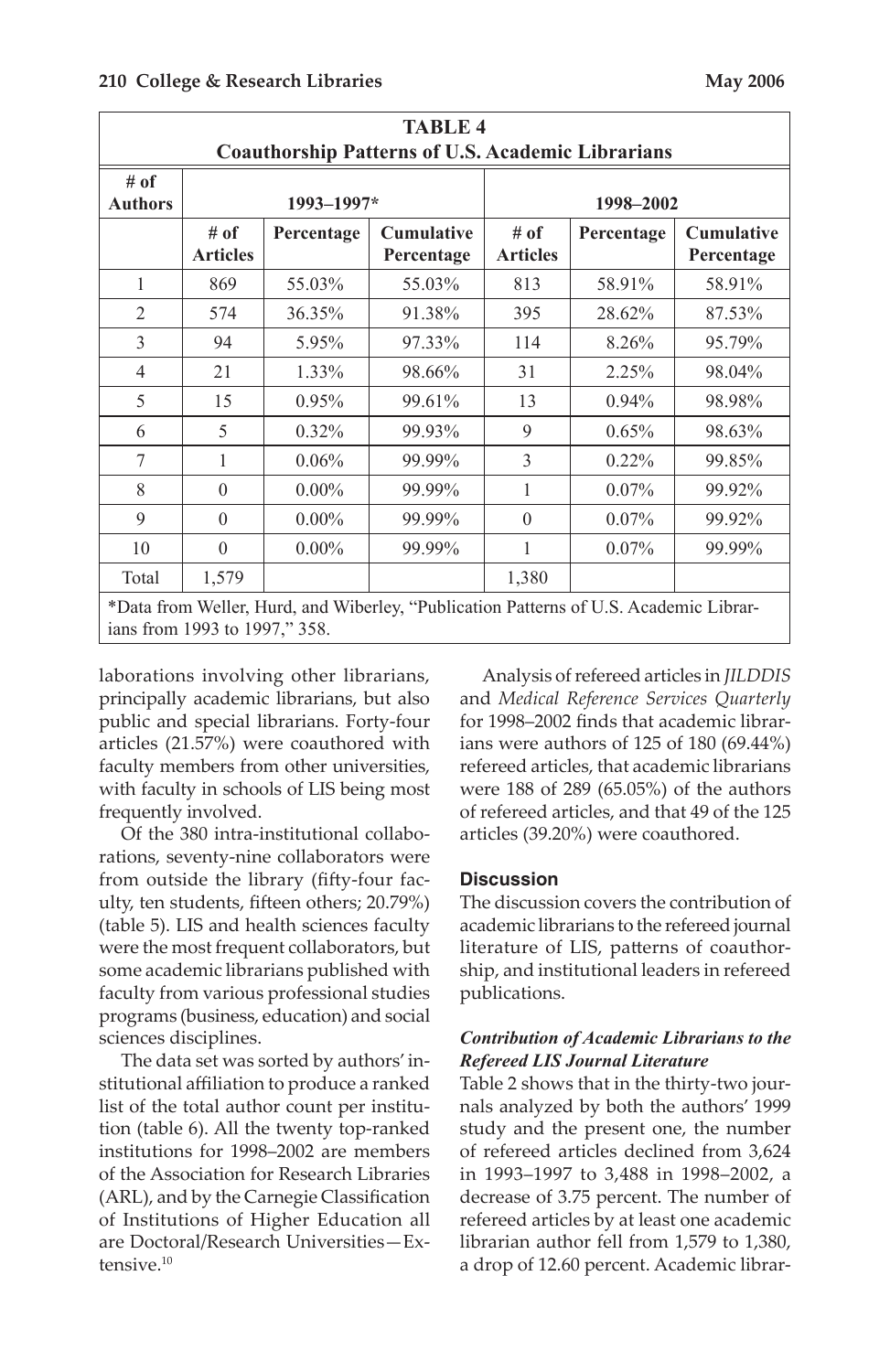ians authored or coauthored 39.56 percent of the peer-reviewed articles published authorship fell from 2,032 to 2,003 or from  *Medical Reference Services Quarterly*, the ians rises slightly to 41.03 percent and that between 1998 and 2002 in the thirty-two journals studied. This compares to 43.57 percent for 1993–1997, a decline of 4.01 percent. Instances of academic librarian 37.10 to 34.33 percent of all authorship. If one factors in data from *JILDDIS* and proportion of articles by academic librarof academic librarian authorship to 35.78 percent, both still below the percentages for 1993–1997.

 of refereed articles authored by academic and the decrease in the percentage of four: change in the number of refereed LIS journals; potential number of authors; The decline in the overall number of refereed articles, the fall in the number librarians, the drop in the proportion of refereed articles by academic librarians, authorship may derive from a number of sources. The discussion below considers impact of individual journals; and fluctuations in publication patterns.

 First, if there was growth in the number of LIS journals, the additional journals might have drawn articles away from older journals. If listings of journals in  *Ulrich's Periodicals Directory* for the subject

 peer-reviewed journals began publication and seventeen ceased publication for a net journals. If one presumes that an expand-"Library and Information Sciences" are any index, there was little growth in LIS journals between 1993 and 2002. During those years in the United States, nineteen gain of two. Thus, for LIS journals there was almost a 1:1 ratio of new-to-ceased ing field has a net growth in journals, LIS expanded little between 1993 and 2002.

 journals appears virtually unchanged from 1993 to 2002, the authors asked whether the number of academic li- brarians and other groups of potential authors may have changed. Data from the National Center for Education Sta- academic librarians increased. NCES's *Academic Libraries* and its predecessors sional appointments in ARL libraries. Evidence reported by Mickey Zemon and Alice Harrison Bahr and by Kathleen libraries, especially research libraries, Second, given that the number of LIS tistics (NCES) show that the number of reported 26,726 academic librarians and other professional staff in 1994, 27,268 in 1996, 30,041 in 1998, and 31,016 in 2000 (just over 16% growth between 1994 and 2000).<sup>11</sup> Also relevant are data on profes-Joswick suggests that librarians at larger produce the majority of all publications

| <b>TABLE 5</b><br><b>Types of Collaborators</b>                                                                                                                                          |                           |           |                           |              |           |  |
|------------------------------------------------------------------------------------------------------------------------------------------------------------------------------------------|---------------------------|-----------|---------------------------|--------------|-----------|--|
| <b>Collaborators</b>                                                                                                                                                                     | <b>Intrainstitutional</b> |           | <b>Interinstitutional</b> | <b>Total</b> |           |  |
|                                                                                                                                                                                          | 1993-1997*                | 1998-2002 | 1993-1997                 | 1998-2002    | 1998-2002 |  |
| Academic librarians                                                                                                                                                                      | Not available             | 294       | 81                        | 104          | 398       |  |
| Faculty                                                                                                                                                                                  | 42                        | 54        | 53                        | 44           | 98        |  |
| Nonacademic<br>librarians                                                                                                                                                                |                           |           | 23                        | 24           | 24        |  |
| Students                                                                                                                                                                                 | Not available             | 10        | $\overline{4}$            | 6            | 16        |  |
| Library support staff                                                                                                                                                                    | Not available             | 7         | $\Omega$                  | $\Omega$     | 7         |  |
| Other                                                                                                                                                                                    | Not available             | 15        | 45                        | 26           | 41        |  |
| Total                                                                                                                                                                                    |                           | 380       | 206                       | 204          | 584       |  |
| *Data from Weller, Hurd, and Wiberley, "Publication Patterns of U.S. Academic Librar-<br>ians from 1993 to 1997," 357.<br>Some articles derive from more than one type of collaboration. |                           |           |                           |              |           |  |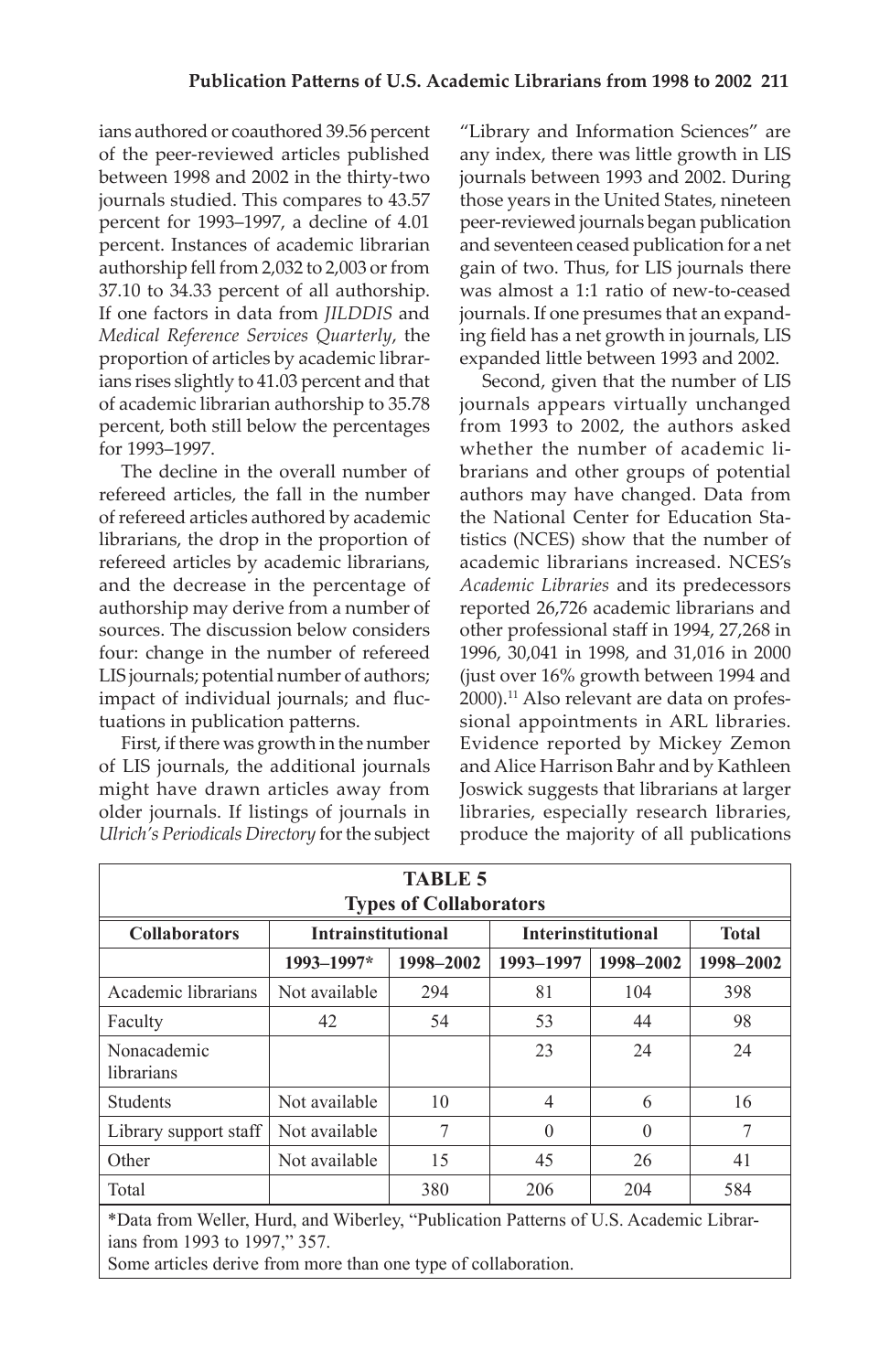| <b>TABLE 6</b>                                                                                                                      |                                     |                           |                                                                       |                                                          |                                 |  |
|-------------------------------------------------------------------------------------------------------------------------------------|-------------------------------------|---------------------------|-----------------------------------------------------------------------|----------------------------------------------------------|---------------------------------|--|
| <b>Most Productive Libraries, 1998-2002</b>                                                                                         |                                     |                           |                                                                       |                                                          |                                 |  |
| (379 Libraries, Ranked by Number of Authors)                                                                                        |                                     |                           |                                                                       |                                                          |                                 |  |
| <b>Institution</b>                                                                                                                  | Rank<br>(No. of<br><b>Authors</b> ) | No. of<br><b>Articles</b> | <b>Rank</b> in<br>Weller,<br>Hurd.<br>Wiberlev <sup>1</sup><br>(1999) | <b>Rank</b> in<br>Budd.<br>Seavey <sup>2</sup><br>(1990) | Rank in<br>Watson<br>$(1985)^3$ |  |
| Texas A&M University                                                                                                                | 1(45)                               | 41                        | 9                                                                     | $\overline{4}$                                           |                                 |  |
| Pennsylvania State University                                                                                                       | 2(39)                               | 38                        | $\mathbf{1}$                                                          | $\overline{\mathcal{E}}$                                 | 13                              |  |
| University of Illinois at Chicago                                                                                                   | 3(31)                               | 35                        | 5                                                                     | 15                                                       | 12                              |  |
| University of Illinois at<br>Urbana-Champaign                                                                                       | 4(28)                               | 42                        | $\overline{3}$                                                        | 1                                                        | $\mathbf{1}$                    |  |
| Ohio State University                                                                                                               | 4(28)                               | 38                        | $\overline{7}$                                                        | 6                                                        | $\overline{3}$                  |  |
| Iowa State University                                                                                                               | 6(26)                               | 19                        | 6                                                                     | 10                                                       | 19                              |  |
| University of Michigan                                                                                                              | 6(26)                               | 18                        | 11                                                                    | 7                                                        | 11                              |  |
| Cornell University                                                                                                                  | 8(20)                               | 20                        | $\overline{2}$                                                        |                                                          |                                 |  |
| University of Florida                                                                                                               | 8(20)                               | 12                        | 10                                                                    |                                                          |                                 |  |
| University of Iowa                                                                                                                  | 10(19)                              | 12                        |                                                                       |                                                          |                                 |  |
| University of New Mexico                                                                                                            | 11(18)                              | 21                        | 14                                                                    | 14                                                       | 18                              |  |
| Purdue University                                                                                                                   | 11(18)                              | 21                        |                                                                       | 15                                                       | 9                               |  |
| Vanderbilt University                                                                                                               | 11(18)                              | $\mathbf{Q}$              |                                                                       |                                                          |                                 |  |
| Yale University                                                                                                                     | 14(17)                              | 19                        |                                                                       |                                                          |                                 |  |
| University at Albany                                                                                                                | 14(17)                              | 17                        | 15                                                                    | $\overline{2}$                                           | 14                              |  |
| University of Pittsburgh                                                                                                            | 14(17)                              | 12                        |                                                                       |                                                          |                                 |  |
| University of Colorado-<br>Boulder                                                                                                  | 17(16)                              | 15                        | 18                                                                    |                                                          |                                 |  |
| Colorado State University                                                                                                           | 17(16)                              | 13                        |                                                                       |                                                          |                                 |  |
| Indiana University                                                                                                                  | 19(15)                              | 16                        |                                                                       | 11                                                       |                                 |  |
| University at Buffalo                                                                                                               | 19(15)                              | 14                        |                                                                       | 17                                                       | 15                              |  |
| <sup>1</sup> Ranked by number of authors.<br><sup>2</sup> Ranked by number of articles<br><sup>3</sup> Ranked by number of articles |                                     |                           |                                                                       |                                                          |                                 |  |

 the average number of professionals in ARL libraries was 83.8; for 1998–2002, by academic librarians.<sup>12</sup> For 1993-1997, 89.7, an increase of about 7 percent.<sup>13</sup>

 academic librarians outnumber any other overall, followed by practitioners from other types of libraries.<sup>14</sup> Between 1993 and 1997, the reported number of LIS fac-Most studies of LIS journals show that type of author. LIS faculty rank second

 2002, the number rose. Taking the middle ulty was nearly stable. Between 1998 and years of each period—1995 and 2000—as the points of comparison, the number of faculty went up about 11 percent, from about 610 to about 680.<sup>15</sup> Regarding practitioners outside academic libraries, the best data available are for public librarians. Those data show that in 1995 there were 26,636 ALA–MLS public librarians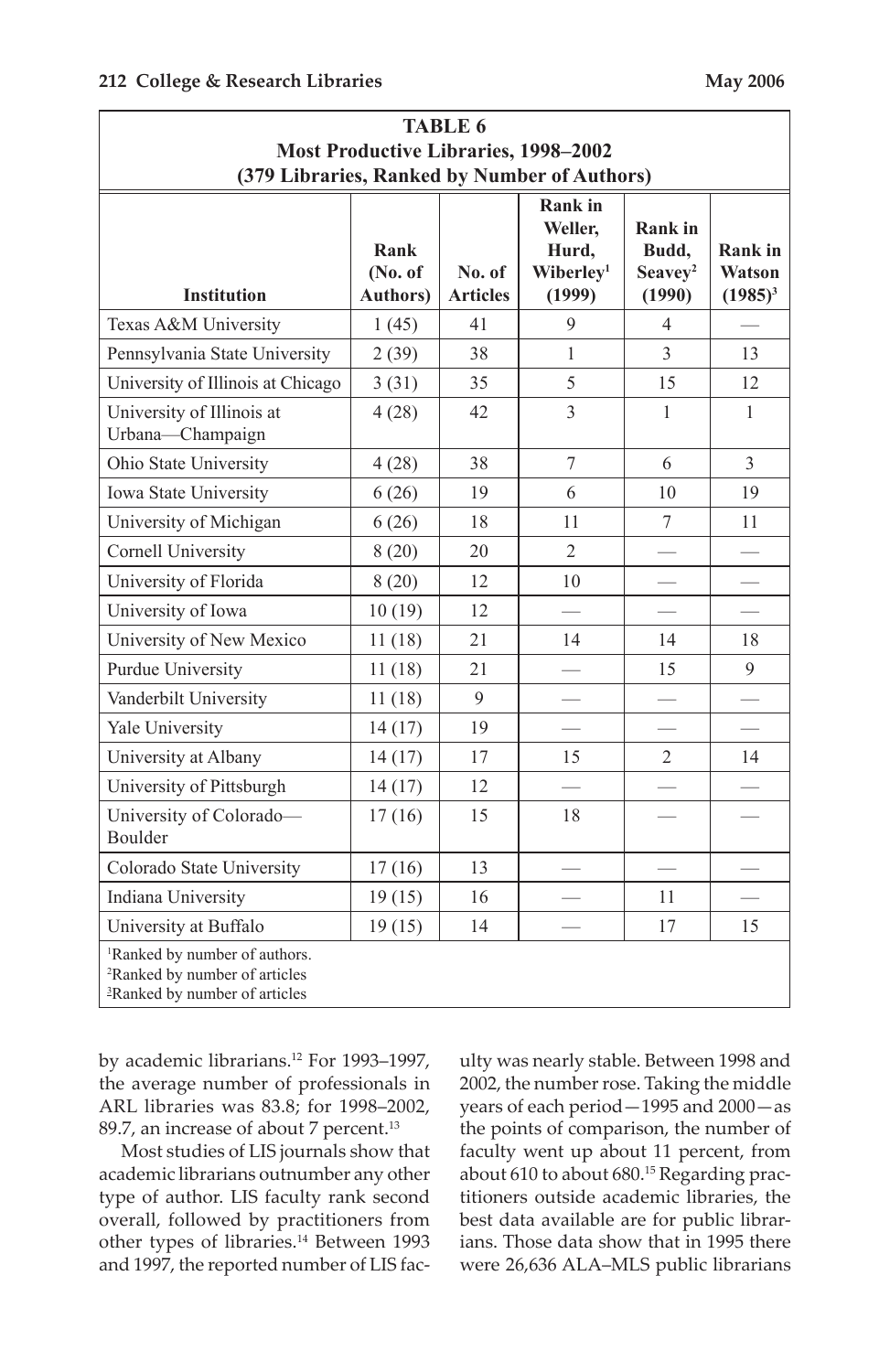and in 2000, 29,519, an increase of about 11 percent.16 Taken together, these data show the number of academic librarians, LIS faculty, and public librarians rose roughly from 11 to 16 percent, whereas profession- the key role in LIS publishing of librarians at research libraries, the lower growth in their numbers may help explain the smaller proportion of articles and authors to determine is why the overall growth in als at ARL libraries rose less (7%). Given from academic libraries. What is difficult the number of potential authors did not lead to an increase in refereed articles in the journals studied or a rise in the number of journals in the field.

 by academic librarians in the studied affected the patterns found. Significant in academic librarianship developed published journals.17 In 2001 and 2002, *portal* published sixty-six refereed articles such output is not sufficient to explain the academic librarians between 1993–1997 Another factor related to publication journals deserves attention. It is possible that just one or two journals could have in this regard is the launching in 2001 of *portal: Libraries and the Academy*. Leaders *portal* as an alternative to commercially by ninety academic librarians. Although entire decline of 199 refereed articles by and 1998–2002, it does constitute about one-third of the gap.

 of contributions of academic librar- proportion of their contribution to the field's literature. Studies of groups of combinations of titles. These studies have were not refereed. Because the groups of academic librarian authors in these range—between 26 and 44 percent of the authors were academic librarians. of twelve journals, 1973–1982 (approxi-A final way to look at the proportion ians is in relation to other studies of the LIS journals have investigated different included some journals with articles that of journals varied, one must be cautious about comparisons over time. Nevertheless, it is noteworthy that the proportions group studies fall within a fairly narrow These include Krause & Sieburth's study

 mately 34% of authors were academic librarians), Watson's study of eleven journals, 1979–1983 (44%), Buttlar's study of sixteen journals, 1987–June 1989, (38%), nals, 1993 (38%).<sup>18</sup> The roughly 34 percent found in the present study is about in in the proportion of academic librarian authors over time reminds us that the decline in their contribution of articles from 1993–1997 to 1998–2002 may be momentary and reverse after 2002. A rep-Raptis's study of five journals, 1988–June 1990 (26%), and Fisher's study of six jourthe middle of the range. The fluctuations lication of the present article for journals published 2003–2008 will help ascertain whether the decline found for 1998–2002 marks the start of a downward trend or is a temporary drop.

### *Patterns of Coauthorship*

 Coauthorship is an important characteris- in LIS since the 1970s. James L. Terry's study of *College & Research Libraries* in five- year intervals from 1939 to 1994 shows plifies the trend toward greater collabora- show that in 1995 and 1996, coauthorship in the *Journal of Academic Librarianship* fell to 40 percent from greater than 60 percent in 1993–1994.20 And Hart found continued decline to about 29 percent in 1997–1998.<sup>21</sup> Some journals have consistently low rates of coauthorship. For instance, *Libraries Library History,* have had about a 5 percent rate of coauthorship throughout their his- than 30 percent in the 1950s to over 50 tic of the literature of a discipline. In general, coauthorship has increased notably how that leading journal strongly exemtion.19 Although the overall trend is clear, successive volumes of a given journal do not always have a greater proportion of coauthored articles nor do all journals fit the trend. For example, Bahr and Zemon *& Culture* and its predecessor, *Journal of*  tory.22 In contrast, *Journal of the American Society for Information Science* had a great increase of coauthored articles from less percent in the 1990s.<sup>23</sup>

 Among the thirty-two journals analyzed in the authors' 1999 article and by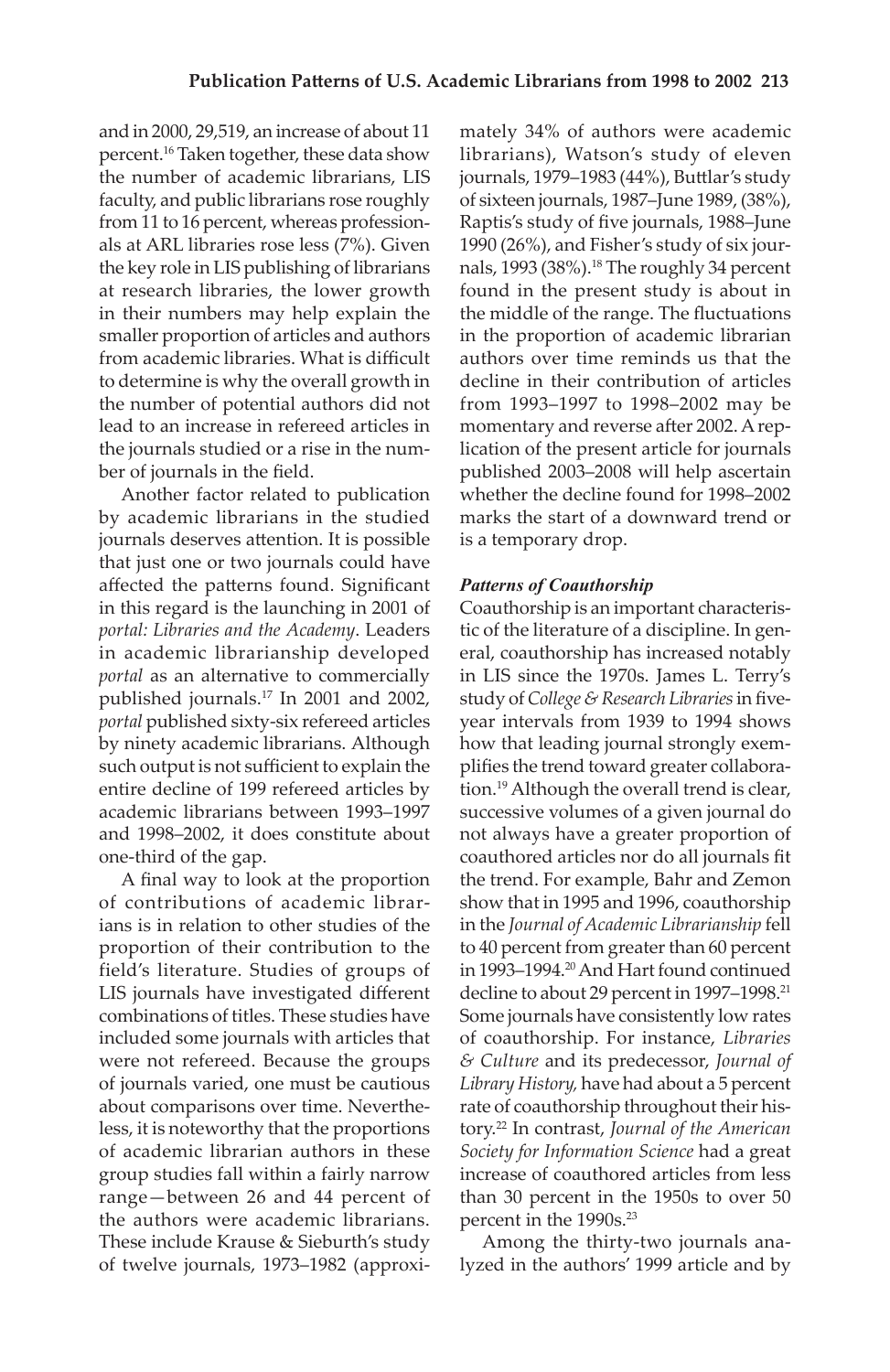declined slightly from 44.97 percent in  *Medical Reference Services Quarterly*, the proportion of coauthored articles by academic librarians is 40.93%.) In the thirty-two journals, articles by two au- thors dropped from 36.35 to 28.62 percent, the present study, the proportion of refereed articles with two or more authors 1993–1997 to 41.09 percent in 1998–2002. (If one factors in data from *JILDDIS* and but articles by three or more authors rose from 8.62 to 12.47 percent.

 authors of the present study, three ar- ticles have reported coauthorship rates in five journals published in 1989 through ship rate of 31 percent in six journals present article is above the historic range. to refereed articles. Hart reported that for of coauthorship was slightly more than 10 articles.25 As with the proportion of ar- previous study marks the start of a down-In addition to the two articles by the for groups of LIS journals. Buttlar found a rate of approximately 28 percent in sixteen journals, published in 1987 through June 1989; Raptis found a 14 percent rate June 1990; and Fisher found a coauthorpublished in 1993.24 Seen in the context of those studies, the 41.09 percent of the Perhaps one can attribute the higher percentage to the present study's restriction nonrefereed articles written by librarians at Pennsylvania State University, the rate percent, but over 30 percent for refereed ticles by academic authors, time will tell whether the decline in coauthorship between the present study and the authors' ward trend or is a temporary drop.

 found by the authors' 1999 article, the other academic institutions (104 of 567, or bles 2 and 5). Two possibilities for this rise mobility means that collaborative studies begun by colleagues at one institution coauthors had relocated and the journal's Compared to patterns of collaboration present study showed a greater proportion of coauthorship with librarians from 18.34%, versus 81 of 710, or 11.40%) (taare increased mobility and collaboration resulting from grant funding. Increased did not reach publication until one of the

 author description noted the new posi- tion. Grant funding may both inspire and enable interinstitutional projects.

### *Institutional Leaders in Publication*

 The present study and the articles by and the authors (1999) report about highly productive academic libraries. Table 6 tified by the present study. The twenty most productive libraries published The eight libraries that have the most con- produced almost 7 percent of all 3,488 refereed articles in the thirty-two jour- of these highly productive institutions that compares favorably to all but the Watson (1985), Budd and Seavey (1990), records findings of the earlier studies in relation to top-ranked institutions idenmore than 10 percent of all refereed articles and nearly one-third of the articles by academic librarians (tables 2 and 6). Eight libraries have been highly ranked in all four studies, three libraries in three studies, and another four in two studies. sistent records of substantial publication nals covered by the present study. Each makes a contribution to the LIS literature most productive LIS schools.26

 cially those in research universities, as so easy is thinking that some libraries for LIS that the other seven have persisted in making major contributions without public commitment to their efforts. In a time of rapid change in information technology, there is great need for LIS research and the field can ill afford to lose almost 7 percent of the refereed articles in It is easy to think of LIS schools, espehaving research and publication as part of their missions. What is apparently not have research and publication as part of their missions. Of the eight libraries with long histories of significant publication, only one includes as part of its mission research and publication.<sup>27</sup> It is fortunate well-recognized journals.

### **Conclusion**

 The present study found that between 1998 and 2002 in the thirty-two journals analyzed, academic librarians produced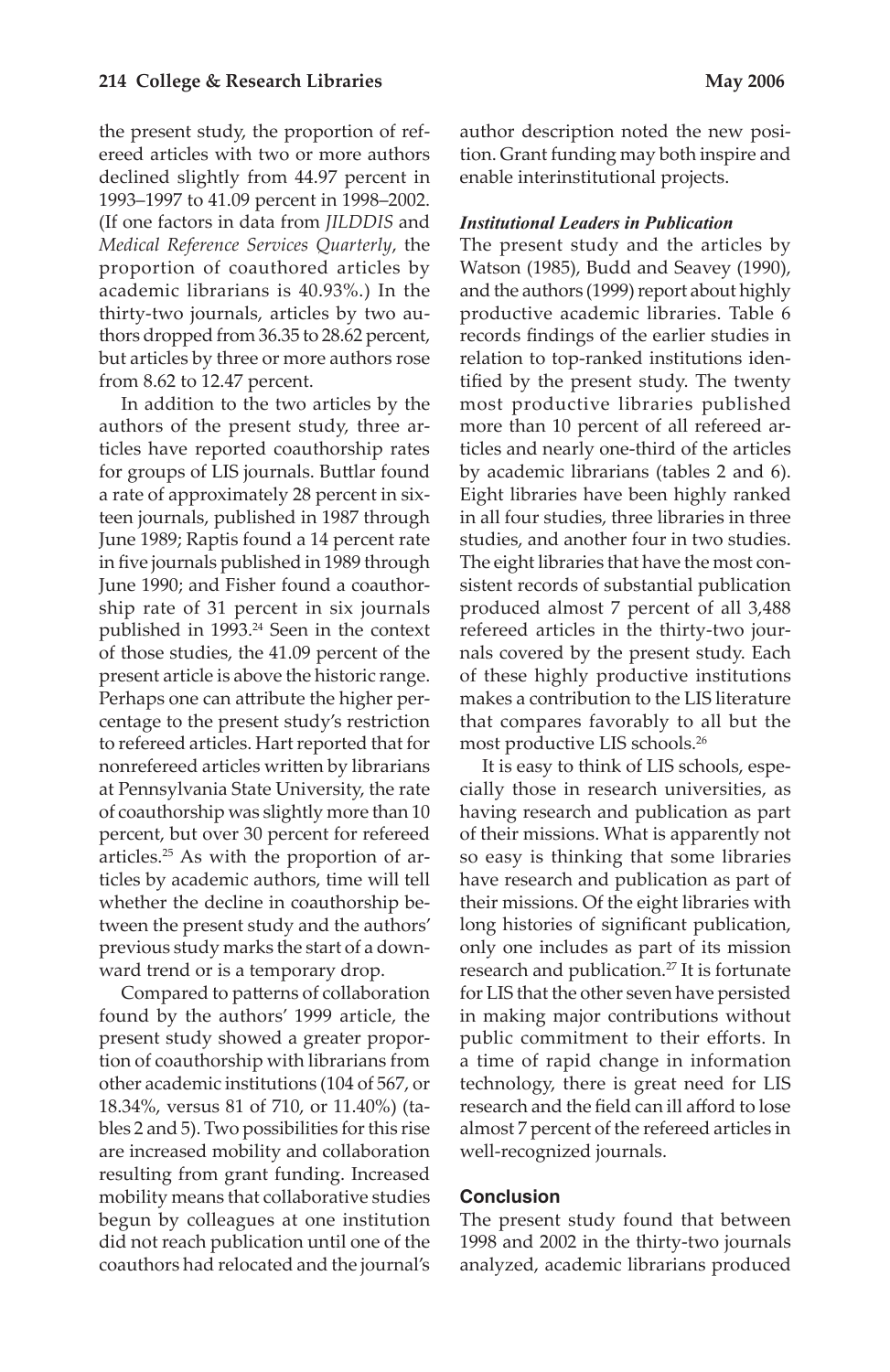roughly 40 percent of the refereed articles. This proportion is below the almost 44 group of journals between 1993 and ous study, any academic librarian who year period is among the top 10 percent in academic librarians, although, with 41 universities continue to dominate the ranks of the most productive institutions. tion of research and publication. Eight percent the authors found for the same 1997. As was true in the authors' previpublishes three refereed articles in a fiveproductivity among academic librarians. Sole authorship is still the norm among percent of articles by academic librarians coauthored, a substantial proportion collaborates. Libraries in research extensive Rankings from the present study suggest that several libraries have a strong tradihave ranked highly since Watson's study of 1985.

 As Joswick points out, studies such significant segments of scholars and of as the present one and those that cover

 aspects of the state of the field at particular periods of time.28 Combinations of similar ent one, the authors'1999 study, Budd and Seavey (1990), and Watson (1985), and for (1983), Budd and Seavey (1996), and Budd compete in the marketplace of disciplines, relatively small and comparatively young fields such as LIS need knowledge of than do older fields such as chemistry and academics understand better. Numbers institutions, and contributions of different ians and the assessment of particular aca- demic libraries. They also are measures of publications in LIS tell us about different studies—for academic libraries, the pres-LIS faculty, the series of articles by Hayes (2000)—provide indicators of trends. To themselves and of their standards more history that the general public as well as of articles published, rates of publication by individuals, productivity by different groups of authors are important for the evaluation of individual academic librarthe health and strength of LIS.

#### **Notes**

1. Robert M. Solow et al., *Making the Humanities Count: The Importance of Data* (Cambridge, Mass.: American Academy of Arts & Sciences, 2002), 38, 42–46.

2. John M. Budd, "Scholarly Productivity of U.S. LIS Faculty: An Update," *Library Quarterly*  70 (Apr. 2000): 230–45; John M. Budd and Charles A. Seavey, "Productivity of U.S. Library and Information Science Faculty: The Hayes Study Revisited," *Library Quarterly* 66 (Jan. 1996): 1–20; Robert M. Hayes, "Citation Statistics as a Measure of Faculty Research Productivity," *Journal of Education for Librarianship* 23 (Winter 1983): 151–71.

3. Ann C. Weller, Julie M. Hurd, and Stephen E. Wiberley Jr., "Publication Patterns of U.S. Academic Librarians from 1993 to 1997," *College & Research Libraries* 60 (July 1999): 352–62.

4. Budd and Seavey, "Characteristics of Journal Authorship by Academic Librarians," *College & Research Libraries* 51 (Sept. 1990): 463–70; Paula D. Watson, "Production of Scholarly Articles by Academic Librarians and Library School Faculty," *College & Research Libraries* 46 (July 1985): 334–42.

5. Deborah B. Henry and Tina M. Neville, "Research, Publication, and Service Patterns of Florida Academic Librarians," *Journal of Academic Librarianship* 30 (Nov. 2004): 443.

6. Budd, "Scholarly Productivity of U.S. LIS Faculty."

 (Sept. 2000): 410–19; Gregory A. Crawford, "The Research Literature of Academic Librarianship: A Comparison of *College & Research Libraries* and *Journal of Academic Librarianship,*" *College & Research Libraries* 60 (May 1999): 224–30; Edward A. Goedeken, "What We Wrote About and Who We Were: Historical Writings in *JLH/L&C*, 1966–2000," *Libraries and Culture* 38 (Summer 2003): 250–65; Rich-339–45; Kathleen E. Joswick, "Article Publication Patterns of Academic Librarians: An Illinois Case 7. Alice Harrison Bahr and Mickey Zemon, "Collaborative Authorship in the Journal Literature: Perspectives for Academic Librarians Who Wish to Publish, *College & Research Libraries* 61 ard L. Hart, "Collaborative Publication by University Librarians: An Exploratory Study," *Journal of Academic Librarianship* 26 (Mar. 2000): 94–99; ———, "Co-authorship in the Academic Library Literature: A Survey of Attitudes and Behaviors," *Journal of Academic Librarianship* 26 (Sept. 2000): Study," *College & Research Libraries* 60 (July 1999): 340–49; Wallace Koehler, "Information Science as 'Little Science': The Implications of a Bibliometric Analysis of the *Journal of the American Society for Information Science*," *Scientometrics* 51, no. 1 (Apr. 2001): 117–32; Ben-Ami Lipetz, "Aspects of